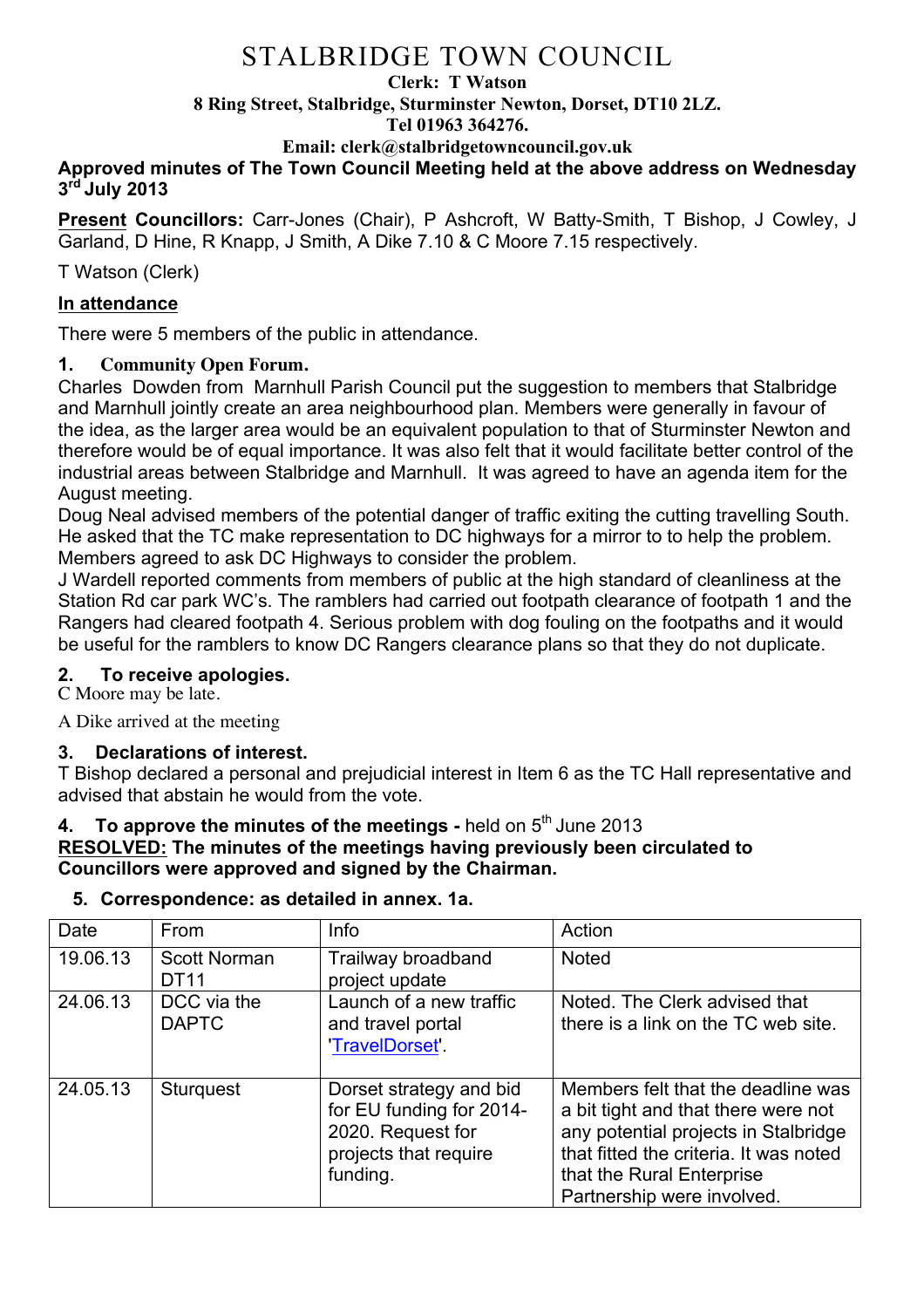#### **Clerk: T Watson 8 Ring Street, Stalbridge, Sturminster Newton, Dorset, DT10 2LZ. Tel 01963 364276. Email: clerk@stalbridgetowncouncil.gov.uk**

C Moore arrived at the meeting and stated that he had no interest to declare.

**6. To receive an application for grant funding from the Hall Management Committee for replacement windows, to a maximum figure of £6,000.00.**

4 quotations were provided ranging from £11,022.00 to £13,206.00 inc. VAT. It was noted that there was £3,000 available from Hall funds. The Hall Management Committee has been advised that a grant application to Dorset Community foundation for £4,000 would be appropriate with a likely resulting grant of £3,000.00. In order to make this application they need the TC to guarantee to make up the shortfall in the region of £6,000.00. They also intend to make a further grant application to Screwfix foundation, which if successful would lower the TC's contribution. The Clerk advised that the general grant fund for 13.14 stands at £6,000.00 and the capital funds stand at £59,194.24. Advice had been taken form the external auditors as follows:

*If you are replacing like with like for like this is regarded as non capital, but if single glazing is replaced with double glazing or some other kind of improvement/upgrade is being made to the windows this is regard as capital.*

It was agreed that as the specification brought the windows up to current standards and therefore the grant could be made from capital funds. Members felt that the Hall was a valuable asset to the Town and appreciated that Hall Committee Hand made efforts to source alternative funding.

**RESOLVED: It was proposed and unanimously agreed in principal to make a grant from capital funds up to a maximum value of £6,000.00. Dependant on a grant application to Dorset Community foundation being successful.**

T Bishop abstained from the vote.

**7. To receive the internal auditors report and consider the effectiveness of the internal audit.** 

The Clerk drew member's attention to page 2 of the report regarding risk assessment. The risk assessment plan has not been signed and dated but more importantly there has been no progress in addressing the risk identified of not having a formal agreement with the Allotment Society, for the use of the land adjacent to Pond Walk as allotment gardens. The Clerk advised that subsequent to last years internal audit report the TC had approved a draft agreement which was then sent to NDDC as the landlord in November 2012, a response to this was progressed in January 2013 with 2 different officers, unfortunately to date no reply has been received.

**RESOLVED: It was proposed and agreed to accept the report as presented and members felt that the internal audit had been both comprehensive and effective. The Clerk was instructed to write to Steven Hill at NDDC to ask for his assistance to resolve the allotments agreement issue.**

#### **8. To receive quotes for The Ring flower bed maintenance and give further instruction.**

2 quotes had been received for a one off weeding of the beds at £300.00 and £480.00. For more regular maintenance the prices were £150.00 and £56.25 per visit. Members felt that it may be time to consider a revamp of the beds on the Ring.

**RESOLVED: It was proposed and agreed to proceed with the most competitive quote for the one off weed this season and to ask local contractors for ideas for easy maintenance planting schemes and bring back to Council.**

**9. To facilitate the Town Council inventory inspections.**

**RESOLVED: There was general agreement that it would be more effective for the Town Orderly to carry out the inspections of the external items on a rolling basis during the**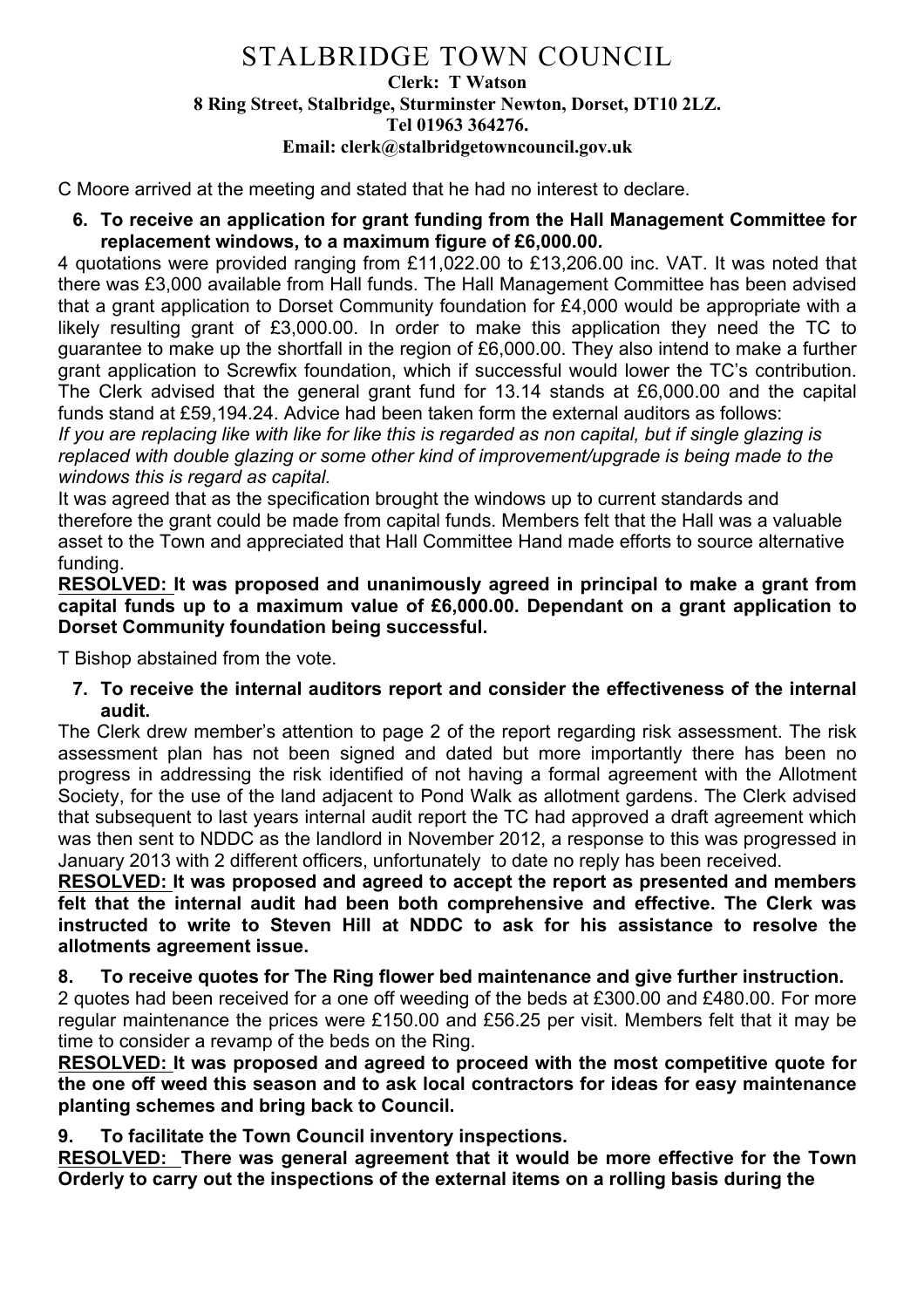#### **Clerk: T Watson**

**8 Ring Street, Stalbridge, Sturminster Newton, Dorset, DT10 2LZ.**

**Tel 01963 364276.** 

**Email: clerk@stalbridgetowncouncil.gov.uk**

**year. The pavilion and mower at the playing field, the internal items, flag pole and documents would be inspected and reported on by the members allocated last year. See item 11 for the play areas.**

#### **10. To consider the progression of the previous request to DCC Highways for a reduced speed limit at Stalbridge Common and give further instruction.**

Subsequent to a letter and petition from concerned residents in February 2012 the information was passed to DCC highways with the TC's support of the request of a reduced speed limit. A reply was received on May 2012 advising that the speed limits for 12.13 had already been assessed against the required criteria and implementation had been drastically reduced due to budget constraints. It was advised that the requests would be investigated and the TC would be advised if it met the criteria and if so it would be put forward to the 13.14 budget. The TC replied in July requested re-consideration as a priority and a reply to this was progressed in Jan 2013.

# **RESOLVED: It was proposed and agreed to progress the previous request to DCC Highways for a reduced speed limit at Stalbridge Common, copied to the County Councillor.**

#### **11.To review the annual play area inspections and give further instruction.**

The Clerk reported that at Jubilee play area all the items were considered to be of very low or low risk. At Jarvis field the revetment tunnel in the toddler area was considered to be a moderate risk all the rest were low / very low. The Clerk agreed to make a comparison with last years remedial works at Jubilee Play area.

**RESOLVED: It was proposed and agreed that K Garland, A Dike and the Clerk will review the inspection reports on site and report back to Council.**

#### **12.To write to Dorset County Council Chief Executive regarding the lack of response from DCC Highways concerning the Duck Lane parking problems.**

#### **G Carr-Jones**

An e-mail had been received from Andrew Brown DC Highways which was read out. This concluded with a suggestion that further discussion is needed to take forward a solution in the 2014/15 financial year that meets the needs of the community. It was agreed that the Clerk would set up a meeting with K Garland and A Brown. Members still felt that level of lack of engagement and the extended period it had taken to get to this stage was totally unacceptable.

**RESOLVED: It was proposed and agreed to instruct the Clerk to write to the Council Chief Executive and Leader regarding the lack of response from DCC Highways concerning the Duck Lane parking problems.**

**13.To consider the provision of a litter bin adjacent to the path from Dikes car park to Pound Close and give further instruction. K Garland**

On preliminarily investigation the cost of a 95 litre bin would be £350.00 installation. Potential locations were considered.

**RESOLVED: There was general agreement to monitor the issue further before committing to a bin.**

**14.To approve the terms of reference for the Community Travel Exchange Group.** 

#### **RESOLVED: It was proposed and agreed to approve the document as presented.**

**15.Finance.**

#### **a. To approve the accounts as presented in annex 1b. For payment.**

| R Sharp                   | CN 2881 underpaid by £20.00               | £20.00  |
|---------------------------|-------------------------------------------|---------|
| Harrier Garden Services J |                                           |         |
| Ayres                     | Jarvis field mowing 2nd of 4 installments | £516.15 |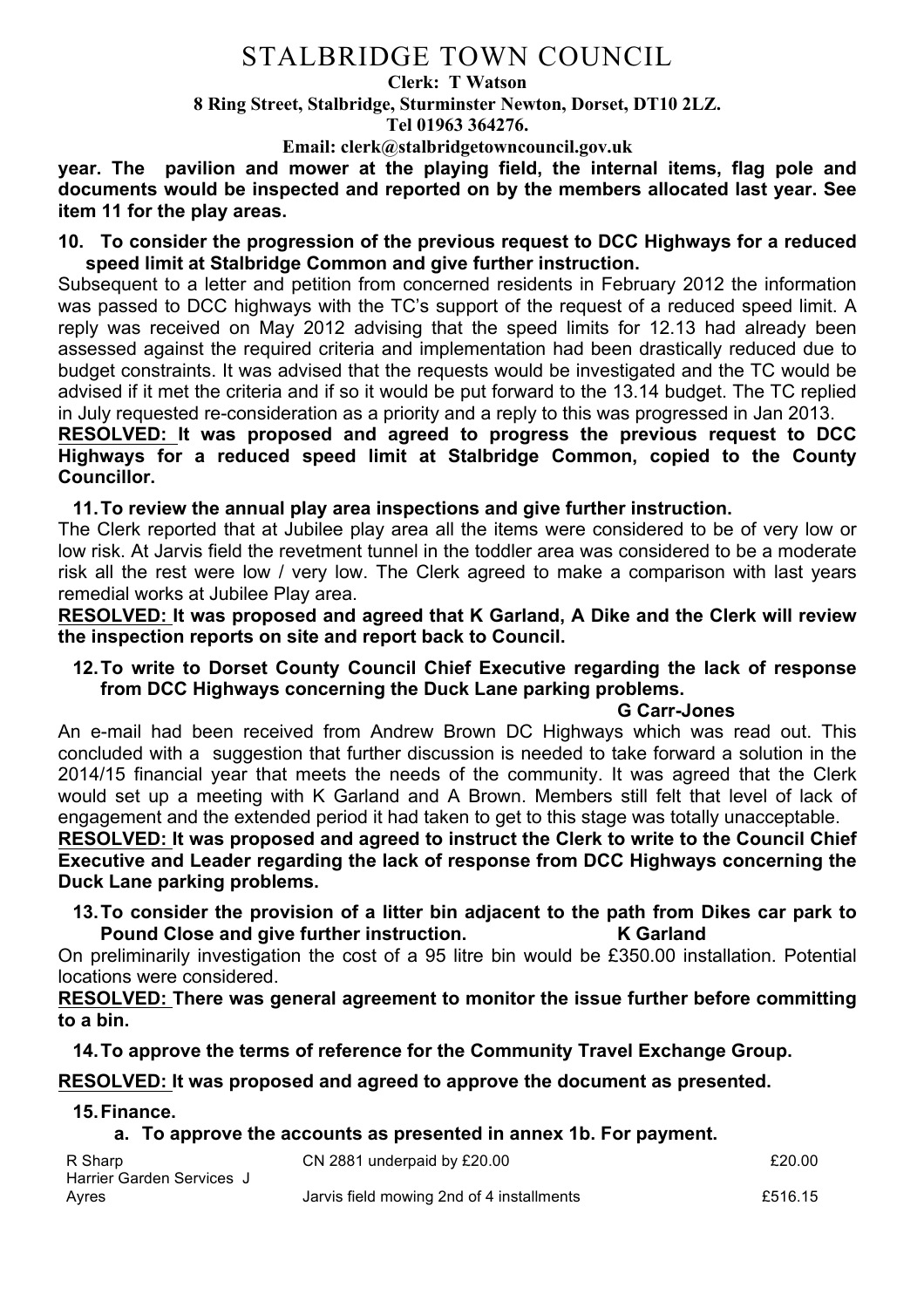#### **Clerk: T Watson**

**8 Ring Street, Stalbridge, Sturminster Newton, Dorset, DT10 2LZ.**

**Tel 01963 364276.** 

#### **Email: clerk@stalbridgetowncouncil.gov.uk**

| <b>I</b> K Services          | WC & street cleaning June                                   | £1,552.00 |
|------------------------------|-------------------------------------------------------------|-----------|
| Prodigy PC                   | Remote access e-mail account changeover                     | £36.00    |
| <b>NDDC</b>                  | Rates June 8 Ring St                                        | £20.00    |
| T Watson                     | In Lieu of mobile phone top up                              | £20.00    |
| <b>Wernick Hire</b>          | Portacabin hire 02.07-31.07 plus cable                      | £170.07   |
| T Watson                     | Salary July                                                 | £769.61   |
| <b>HMRC</b>                  | Tax & NI July                                               | £79.60    |
| T Watson                     | In lieu of payment for 1/2 page add in the school programme | £5.00     |
| J Rabetts                    | Taxi to Sherborne transport group mtg. 13th June            | £10.00    |
| <b>OA Bedford</b>            | Internal Audit 12.13                                        | £75.00    |
| <b>Total Gas &amp; Power</b> | <b>DD</b> Gas library 30.04.13-31.05.13                     | £80.60    |
| Stalbridge Youth Club        | Grant ref. TCM 05.06.13                                     | £1,500.00 |
| <b>EC Electricals</b>        | Installation condition report WC's station rd car Park      | £113.40   |
| R Sharp                      | STC & NDDC grass 10.06-60.06                                | £735.00   |
| <b>DAPTC</b>                 | Annual subscription                                         | £682.70   |
| Approved 06.02.13 item 13b   |                                                             |           |

Vining Bros. Building Ltd 3rd stage payment on Hub Building £32,061.60 Members were concerned at the amount of the DAPTC subscription and instructed the Clerk to check against last years figure.

# **RESOLVED: Proposed by W Batty-Smith, seconded by D Hine and agreed that approval of the invoices as presented be made excluding the payment to the DAPTC.**

### **b. To approve the transfer between the instant access and deposit accounts.** The transfer of £5,000 was required to cover the Youth Club grant and day to day running

expenses. **RESOLVED: Proposed by W Batty-Smith, seconded by D Hine and agreed that the** 

#### **transfer be made.**

# **16. Clerks report on matters arising.**

Maintenance of the grass and hedge between Stapleford Court and the car park: - Members update on discussions between Stapleton Courts management company and NDDC .The conclusion of which being that if the management company is not prepared to undertake the maintenance to the trees and shrubs then they will be left as they are, or alternatively the shrubs could be removed completely.

Graffiti Wood Lane: - on the stone wall, stile and in woods. Reported to PCSO.

Trimming the edge of the path from Duck Lane to the school gate: -Thanks to the footpath volunteers.

Long grass at Jarvis field play area:- Complaints received, have contracted J Eyres. 14 cuts should be adequate for the season so not sure why this is happening. Need to review as this is the last year of 3 year contract.

Grove Lane street lighting replacement: - DC advised that they are not due to be replaced until 2022. The Clerk will endeavour to look at the original list to confirm Grove Lane was not included.

# **17. To receive Town Councillors reports.**

D Hine – War memorial works completed requested that the TC write a letter of thanks. AGREED. The Royal British Legion will deal with the laurels and the gravel path to the war memorial.

J Smith – Report of dogs in Jarvis Field play area. Clerk is in the process of sourcing some additional signs.